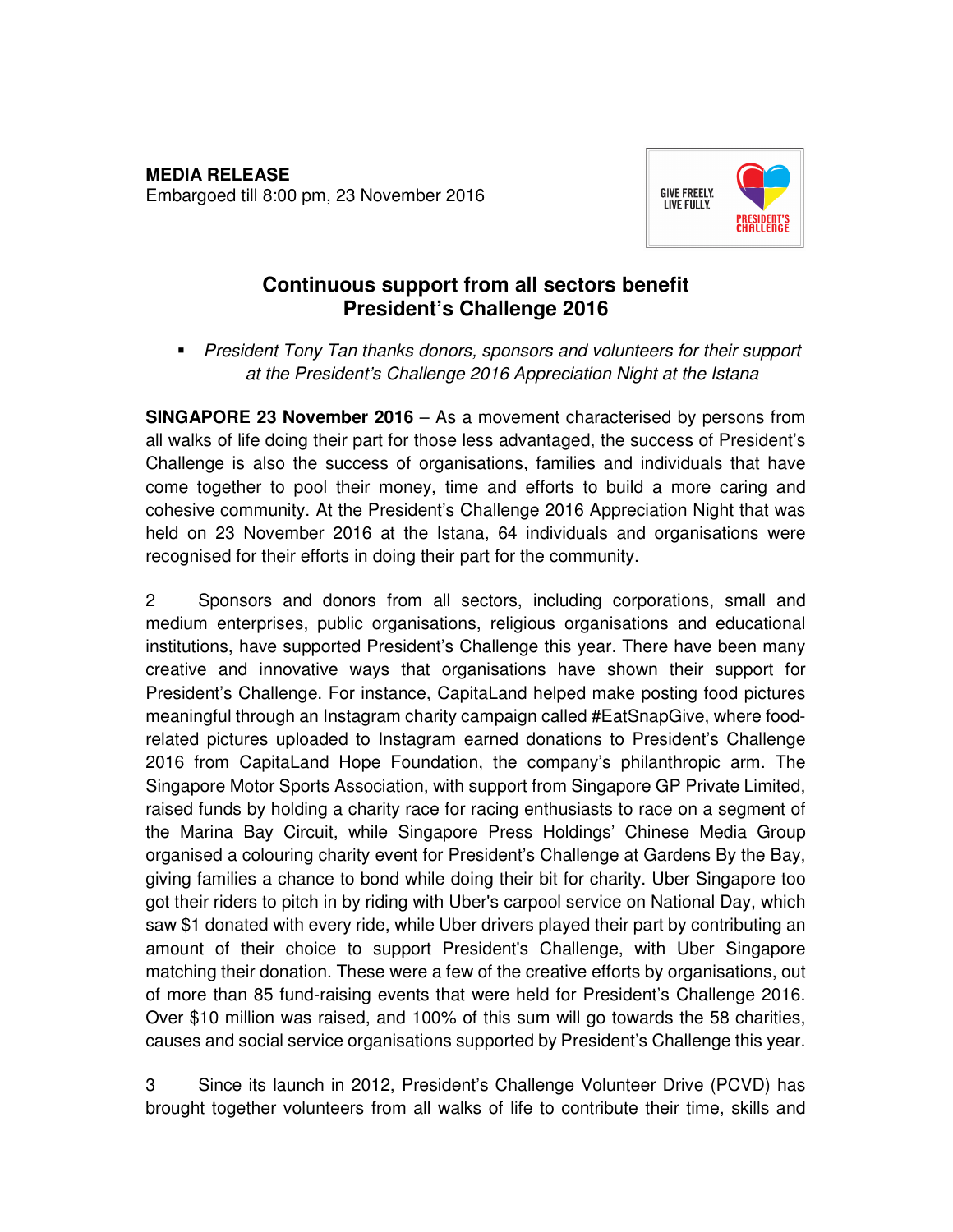resources. In 2016, more than 10,000 individuals volunteered under the President's Challenge banner. Notable mentions include the staff at Microsoft, who turned out in force at the President's Challenge launch event We Tech Care 2016, and the youth and corporate volunteers who came together for the YMCA Proms  $\omega$  The Park in July, organised by YMCA Singapore under PCVD.

4 Earlier this year, President Tony Tan announced that for every S\$10 donated to President's Challenge, S\$2 will be channelled to the President's Challenge Silver Volunteer Fund (SVF). The government will match dollar-for-dollar donations to the SVF, capped at S\$20 million. As such, the SVF will receive more than \$4 million this year that will go towards building the capabilities of social service organisations to create and sustain volunteering opportunities for seniors.

5 Partners of President's Challenge which have provided long-standing support to the movement include Kwan Im Thong Hood Cho Temple, Lee Foundation, Mediacorp Pte Ltd, Singapore GP Pte Ltd, Singapore Health Services, Singapore Pools, Singapore Press Holdings, Singapore Totalisator Board, Singapore Technologies Engineering and Stephen Riady Foundation. The list of sponsors, donors and volunteers for 2016 is given in **Annex A**.

6 Since 2000, President's Challenge has raised more than \$167 million for its beneficiaries (see **Annex B** for the list of 58 beneficiaries who have benefited from President's Challenge 2016). Every dollar donated to President's Challenge goes directly to the beneficiaries, thanks to our Challenge sponsors Singapore Pools and Singapore Totalisator Board, which provide grants to cover the operating costs of President's Challenge.

For media enquiries, please contact:

Ms Amelia Hong Manager National Council of Social Service Tel: 6210 2631 / 9863 1322 Email: amelia\_hong@ncss.gov.sg

Mr Desmond Cher Senior Associate Ogilvy Public Relations Tel: 9712 0053 Email: desmond.cher@ogilvy.com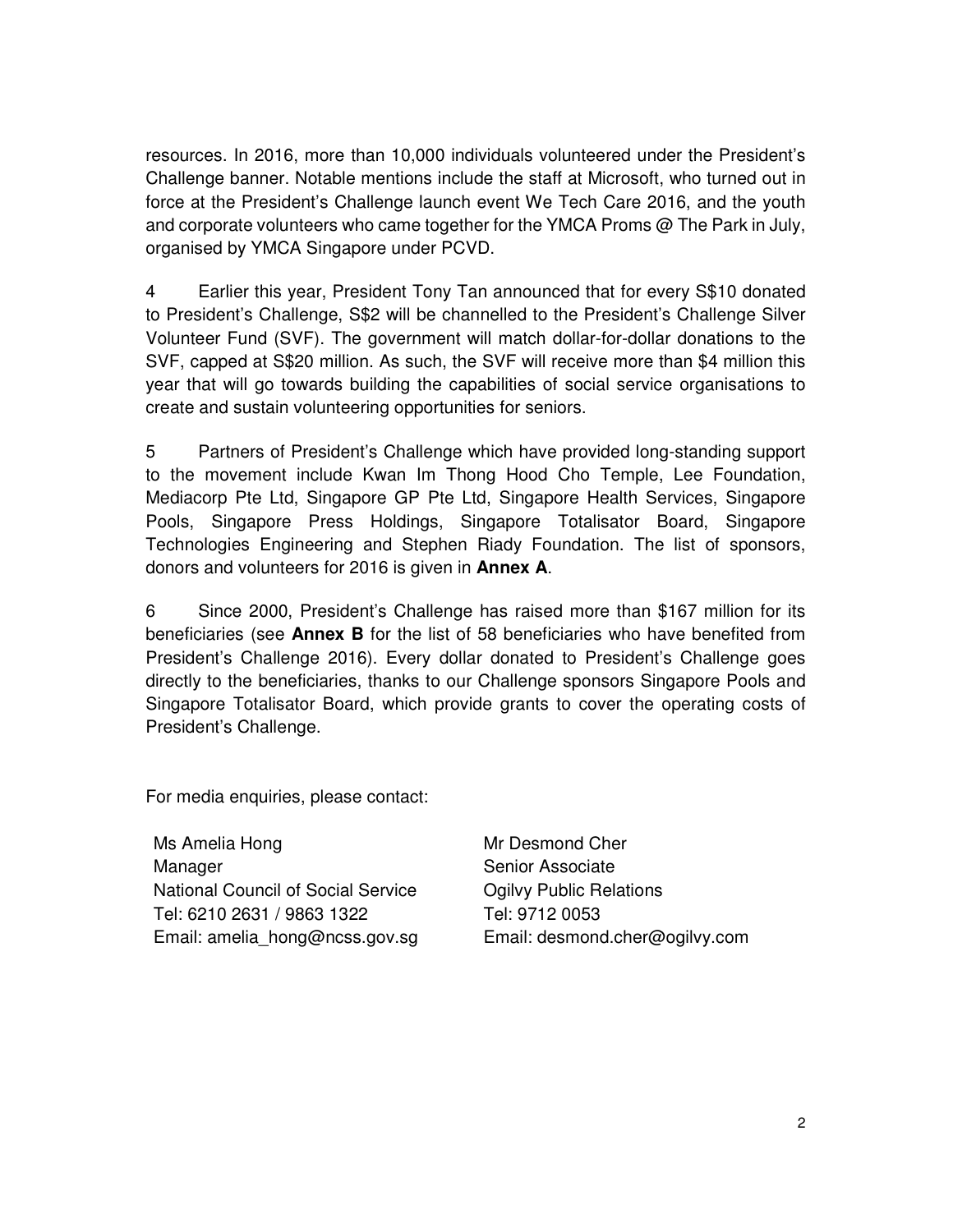## **About President's Challenge**

The President's Challenge is an annual community outreach and fund-raising campaign for beneficiaries selected every year by the President's Office. Initiated by former President S R Nathan in 2000, the Challenge represents a coming together of people from all walks of life, under the President's patronage, to help those who are less fortunate, and is a call to all Singaporeans to do their part to build a more caring and inclusive society. 100% of donations raised under President's Challenge go to charities, causes and social service organisations supported by President's Challenge.

In 2012, under the leadership of President Tony Tan Keng Yam, the Challenge was expanded to go beyond fund-raising, by including volunteerism and social entrepreneurship. In 2014, President Tan also launched the Silver Volunteer Fund to encourage senior volunteerism. President's Challenge will continue to rally the community to help the less fortunate among us through the giving of time, skills and enterprise. The operating costs of President's Challenge are covered separately by a grant from Singapore Totalisator Board as a community initiative. The overall operating cost to donation ratio for President's Challenge is also kept prudently under 15%, well within 30% fund-raising efficiency ratio recommended by the Charity Council.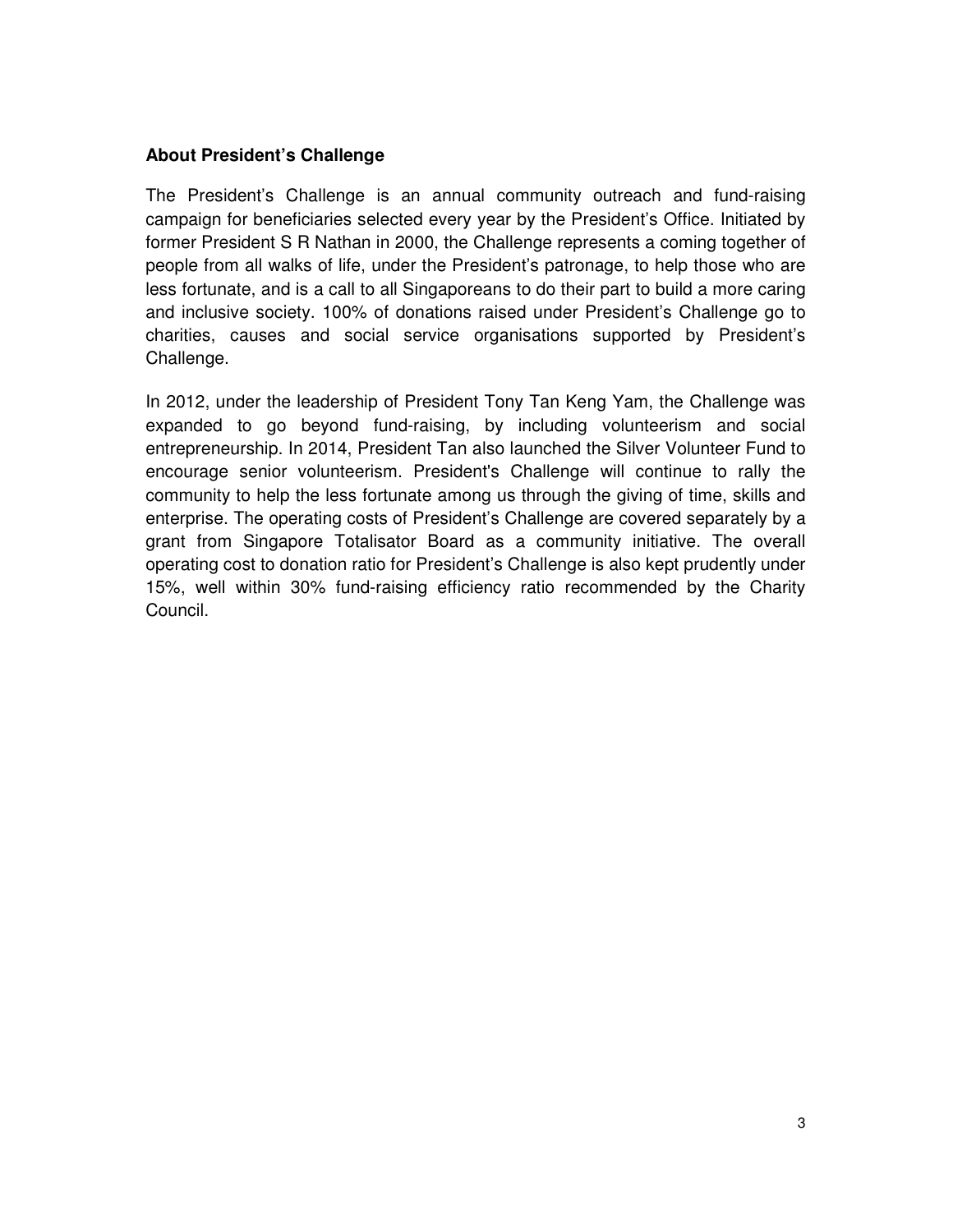#### ANNEX A

#### **President's Challenge 2016 Sponsors, Donors & Volunteers**

**GIVE FREELY. LIVE FULLY.** 



ABR Holdings Limited Adam Road Presbyterian Church Agri-Food & Veterinary Authority of Singapore Allison + Partners American Express International Inc Bates Chi & Partners Buddha Tooth Relic Temple (Singapore) Building and Construction Authority CapitaLand Hope Foundation Citi Singapore City Developments Limited Clear Channel Singapore Cognizant Cosmoprof Academy Council for Estate Agencies Credit Suisse AG D.S. Lee Foundation **Disney** Early Childhood Development Agency Empact Pte Ltd Fossil Group Frost & Sullivan General Electric Golden Compass School Pte Ltd Google Inc Hindu Endowments Board Housing & Development Board Hua Yi Secondary School Hwa Chong Institution IBM Singapore Pte Ltd ICAP Singapore Ital Auto Pte Ltd JCDecaux Singapore Pte Ltd Keppel Care Foundation Limited Kwan Im Thong Hood Cho Temple Lee Foundation Majlis Ugama Islam Singapura Manitowoc Crane Group Asia Pte Ltd Maritime and Port Authority of Singapore Marsiling Primary School Mediacorp Pte Ltd Microsoft MINDEF/SAF Mini Environment Service Pte Ltd Ministry of Bellz

Ministry of Education Ministry of National Development Ministry of Social and Family Development Ministry of the Environment and Water **Resources** Nanyang Girls' High School Nanyang Kindergarten Nanyang Polytechnic Nanyang Primary School National Council of Social Service National Environment Agency National Gallery Singapore National Heritage Board National Parks Board National Volunteer & Philanthropy Centre Nirvana Memorial Garden Pte Ltd Orient Overseas Container Line Pasir Ris Secondary School Patients Engage Pat's Schoolhouse @ Tanglin People's Association Pioneer Primary School POKKA International Pte Ltd Procter & Gamble PUB, Singapore's National Water Agency Public Service Division PwC Raffles Fine Art Auctioneers Pte Ltd Raffles Girls' School RSVP Singapore SAFRA Radio Serangoon Junior College SG Enable Singapore Chinese Chamber of Commerce & Industry Singapore Examinations and Assessment Board Singapore GP Pte Ltd Singapore Health Services Singapore Motor Sports Association Singapore Polytechnic Singapore Pools (Private) Limited Singapore Press Holdings Ltd Singapore Technologies Engineering Ltd Singapore Totalisator Board Singapore Turf Club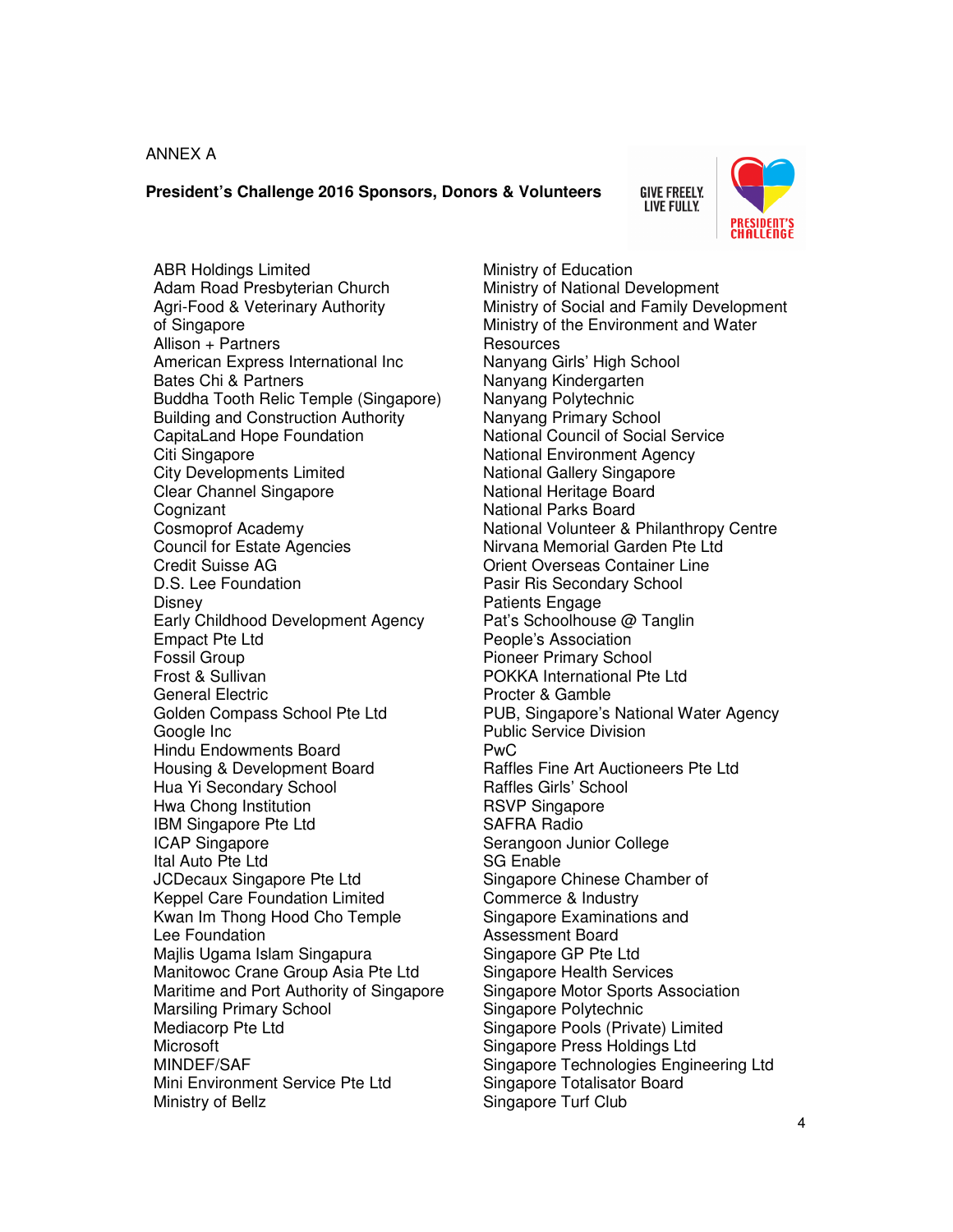#### ANNEX A (CONTINUED)

#### **Singtel**

Sinhua Hock Kee Trading (S) Pte Ltd SMRT Corporation Ltd SSA Consulting Group Pte Ltd StarHub Ltd Stephen Riady Foundation Stream Life Fellowship Sun Holdings Limited Susan Ng, 938Live, MediaCorp Tan Chin Tuan Foundation Tan Family Temasek Foundation Cares Temasek Primary School Temasek Secondary School The Chinese Calligraphy Society of Singapore The Moody's Foundation The Shaw Foundation The Singapore Scout Association Tong Garden TOUCH Community Services U Live Ukelele Performing Group Uber Singapore United Overseas Bank Limited Urban Redevelopment Authority Wild Empire Choral Group Yahoo! Asia Pacific YMCA of Singapore Yong Siew Toh Conservatory of Music



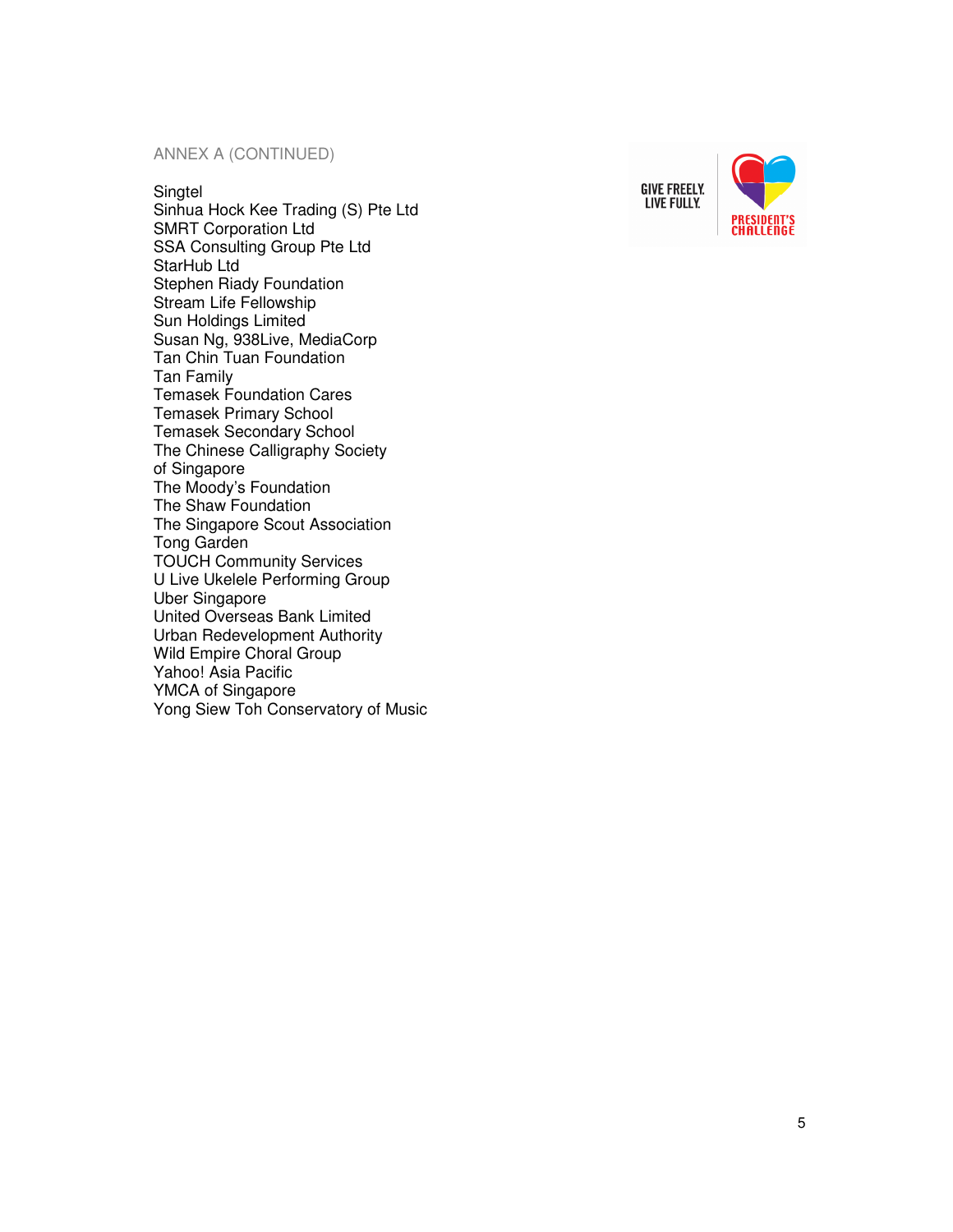### ANNEX B

### **BENEFICIARIES OF PRESIDENT'S CHALLENGE 2016**



- 1. ABLE Abilities Beyond Limitations And Expectations Limited
- 2. Alzheimer's Disease Association The Arts & Dementia Project
- 3. AMKFSC Community Services Ltd
- 4. Autism Association (Singapore)
- 5. AWWA Ltd
- 6. Babes Pregnancy Crisis Support Ltd
- 7. Beautiful Mind Charity Singapore
- 8. Bright Vision Hospital
- 9. Care Corner Teck Ghee Youth Centre
- 10. Casa Raudha Women Home
- 11. Children's Cancer Foundation
- 12. Christian Care Services (Singapore)
- 13. Christian Outreach to the Handicapped
- 14. Community Chest
- 15. Eagles Mediation & Counselling Centre
- 16. Eurasian Association, The
- 17. Family Life First
- 18. Focus on The Family Singapore Limited
- 19. Green Haven Halfway House
- 20. Guide Dogs Association of the Blind Ltd
- 21. HEB-Ashram Halfway House
- 22. Home Nursing Foundation
- 23. HOPE Worldwide (Singapore)
- 24. Kidney Dialysis Foundation Limited
- 25. KKH Health Endowment Fund
- 26. Lakeside Family Services
- 27. Lutheran Community Care Services Limited
- 28. Morning Star Community Services
- 29. Muhammadiyah Welfare Home
- 30. Muscular Dystrophy Association Singapore
- 31. National Arts Council's music mentorship programme for at-risk youth
- 32. National Kidney Foundation
- 33. New Hope Community Services
- 34. Malay Youth Literary Association (4PM)
- 35. Pertapis Halfway House
- 36. President's Challenge Silver Volunteer Fund
- 37. Rainbow Centre, Singapore
- 38. Seventy Times Seven
- 39. Shared Services for Charities Limited
- 40. Singapore Association for Mental Health
- 41. Singapore Association of the Visually Handicapped
- 42. Singapore National Paralympic Council
- 43. Society for the Aged Sick
- 44. South Central Community Family Service Centre Limited
- 45. SPD
- 46. Special Olympics Singapore
- 47. St. John's Home for Elderly Persons